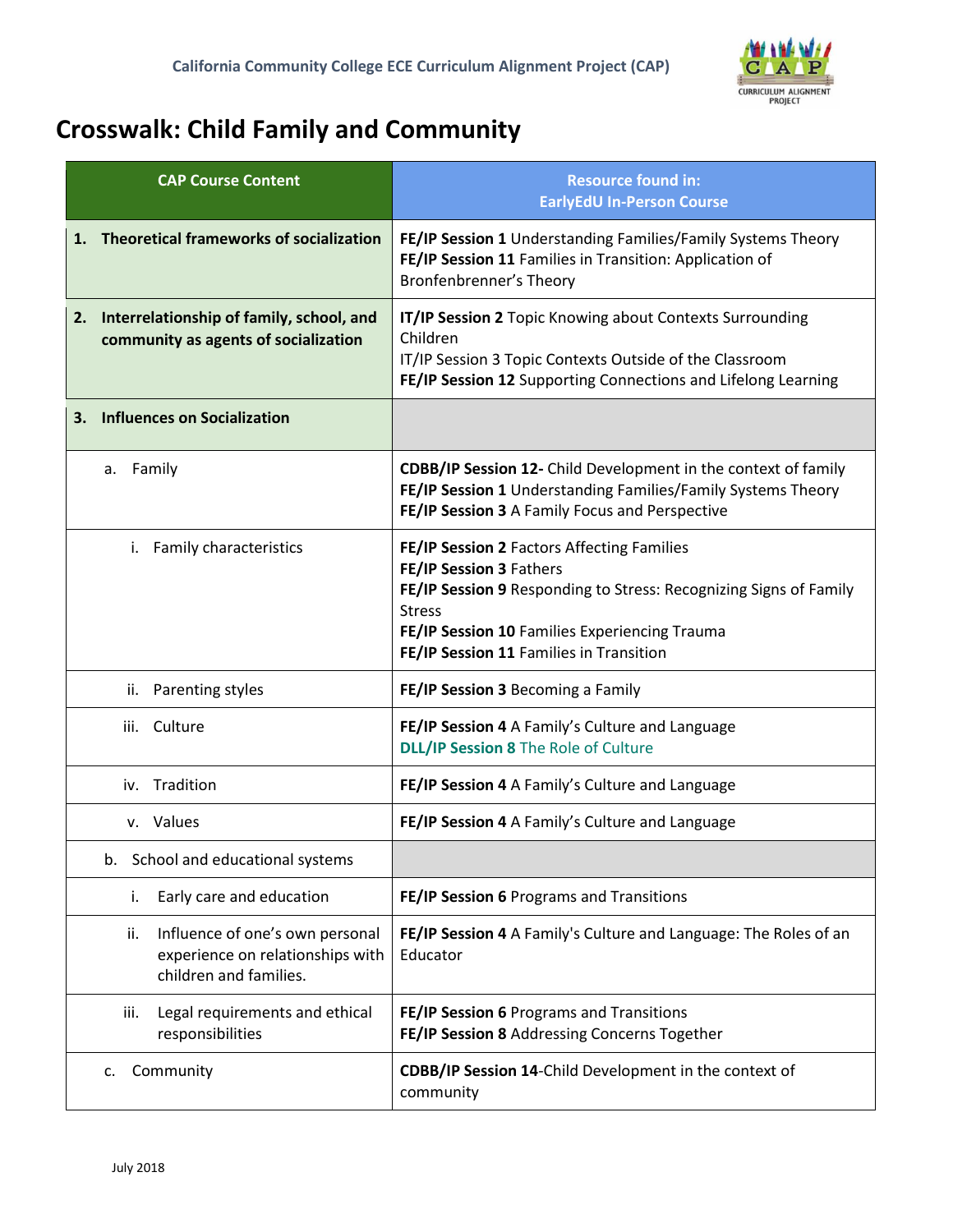

|                                                                                                                                                                                                 | FE/IP Session 2 Factors Affecting Families                                                                                                                                                                                                                                                                                                                           |  |  |
|-------------------------------------------------------------------------------------------------------------------------------------------------------------------------------------------------|----------------------------------------------------------------------------------------------------------------------------------------------------------------------------------------------------------------------------------------------------------------------------------------------------------------------------------------------------------------------|--|--|
| Community agencies and<br>i.<br>referral systems                                                                                                                                                | FE/IP Session 7 Supporting Child Development Together<br>FE/IP Session 8 Addressing Concerns Together<br>FE/IP Session 9 Responding to Stress<br>FE/IP Session 11 Families in Transition<br>FE/IP Session 12 Supporting Connections and Lifelong Learning                                                                                                            |  |  |
| ii.<br>Accessing specialized services<br>and support for families and<br>children                                                                                                               | FE/IP Session 8 Addressing Concerns Together                                                                                                                                                                                                                                                                                                                         |  |  |
| <b>Collaboration and Partnerships</b>                                                                                                                                                           |                                                                                                                                                                                                                                                                                                                                                                      |  |  |
| Impact of contemporary social issues<br>4.<br>and risk factors such as stereotypes,<br>age, gender, ability, language, culture,<br>racial identity and ethnicity, and socio-<br>economic status | FE/IP Session 2 Factors Affecting Families<br>FE/IP Session 4 A Family's Culture and Language<br>FE/IP Session 9 Responding to Stress<br>FE/IP Session 10 Families Experiencing Trauma<br>FE/IP Session 11 Families in Transition<br>FE/IP Session 12 Supporting Connections and Lifelong Learning                                                                   |  |  |
| 5. Strategies for empowering families                                                                                                                                                           | <b>ACD/IP Session 2 Family Engagement</b><br>FE/IP Session 1 Family Engagement<br>FE/IP Session 7 Supporting Child Development Together<br>FE/IP Session 9 Responding to Stress: Resilience<br>FE/IP Session 13 Families as Educators, Advocates, and Leaders                                                                                                        |  |  |
| Communication<br>а.                                                                                                                                                                             | FE/IP Session 4 A Family's Culture and Language<br>FE/IP Session 7 Supporting Child Development Together<br>FE/IP Session 8 Addressing Concerns Together                                                                                                                                                                                                             |  |  |
| Partnerships<br>b.                                                                                                                                                                              | PBS/IP Session 15 Partnering with Families and Program-Wide PBS<br>FE/IP Session 4 A Family's Culture and Language<br>FE/IP Session 5 Fostering Partnerships<br>FE/IP Session 7 Supporting Child Development Together<br>FE/IP Session 8 Addressing Concerns Together<br>FE/IP Session 11 Families in Transition<br><b>DLL/IP Session 9 Partnering with Families</b> |  |  |
| <b>Advocacy</b>                                                                                                                                                                                 | FE/IP Session 8 Addressing Concerns Together<br>FE/IP Session 12 Supporting Connections and Lifelong Learning<br>FE/IP Session 13 Families as Educators, Advocates, and Leaders<br>DLL/IP Session 10 Being an Educator-Advocate                                                                                                                                      |  |  |